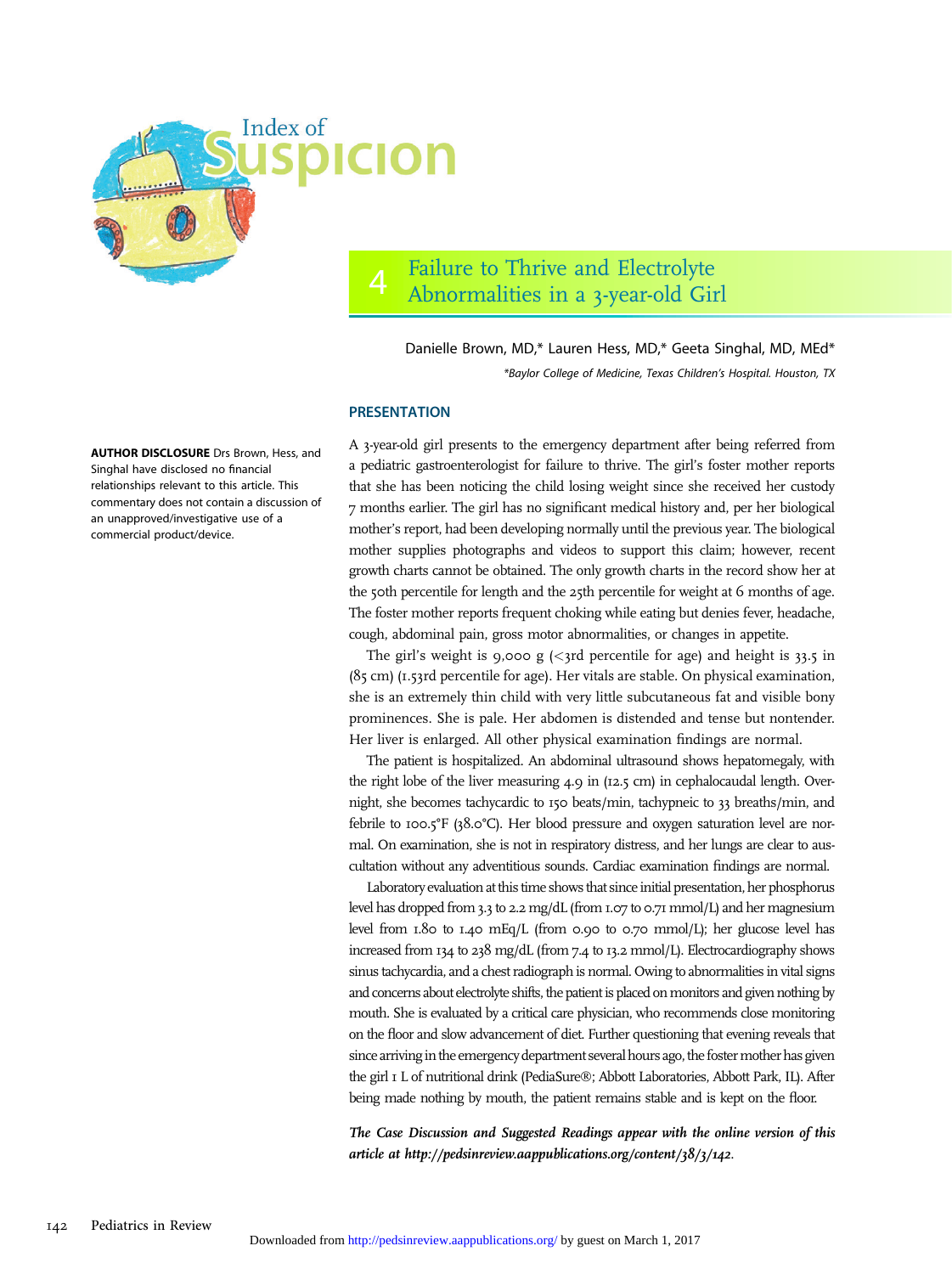## DOI: 10.1542/pir.2016-0147 *Pediatrics in Review* 2017;38;142 Danielle Brown, Lauren Hess and Geeta Singhal **Case 4: Failure to Thrive and Electrolyte Abnormalities in a 3-year-old Girl**

| <b>Updated Information &amp;</b><br><b>Services</b> | including high resolution figures, can be found at:<br>http://pedsinreview.aappublications.org/content/38/3/142                                                                                                                                                                                                                                                                                                                                                                                                                                                                                                                                                                      |
|-----------------------------------------------------|--------------------------------------------------------------------------------------------------------------------------------------------------------------------------------------------------------------------------------------------------------------------------------------------------------------------------------------------------------------------------------------------------------------------------------------------------------------------------------------------------------------------------------------------------------------------------------------------------------------------------------------------------------------------------------------|
| <b>References</b>                                   | This article cites 1 articles, 0 of which you can access for free at:<br>http://pedsinreview.aappublications.org/content/38/3/142#BIBL                                                                                                                                                                                                                                                                                                                                                                                                                                                                                                                                               |
| <b>Subspecialty Collections</b>                     | This article, along with others on similar topics, appears in the<br>following collection $(s)$ :<br><b>Critical Care</b><br>http://classic.pedsinreview.aappublications.org/cgi/collection/critical<br>care sub<br>Gastroenterology<br>http://classic.pedsinreview.aappublications.org/cgi/collection/gastroe<br>nterology sub<br><b>Nephrology</b><br>http://classic.pedsinreview.aappublications.org/cgi/collection/nephro<br>$logy$ _sub<br><b>Nutrition</b><br>http://classic.pedsinreview.aappublications.org/cgi/collection/nutritio<br>n sub<br><b>Child Abuse and Neglect</b><br>http://classic.pedsinreview.aappublications.org/cgi/collection/child_a<br>buse neglect sub |
| <b>Permissions &amp; Licensing</b>                  | Information about reproducing this article in parts (figures, tables) or<br>in its entirety can be found online at:<br>http://classic.pedsinreview.aappublications.org/site/misc/Permissions<br>xhtml                                                                                                                                                                                                                                                                                                                                                                                                                                                                                |
| <b>Reprints</b>                                     | Information about ordering reprints can be found online:<br>http://classic.pedsinreview.aappublications.org/site/misc/reprints.xht<br>ml                                                                                                                                                                                                                                                                                                                                                                                                                                                                                                                                             |